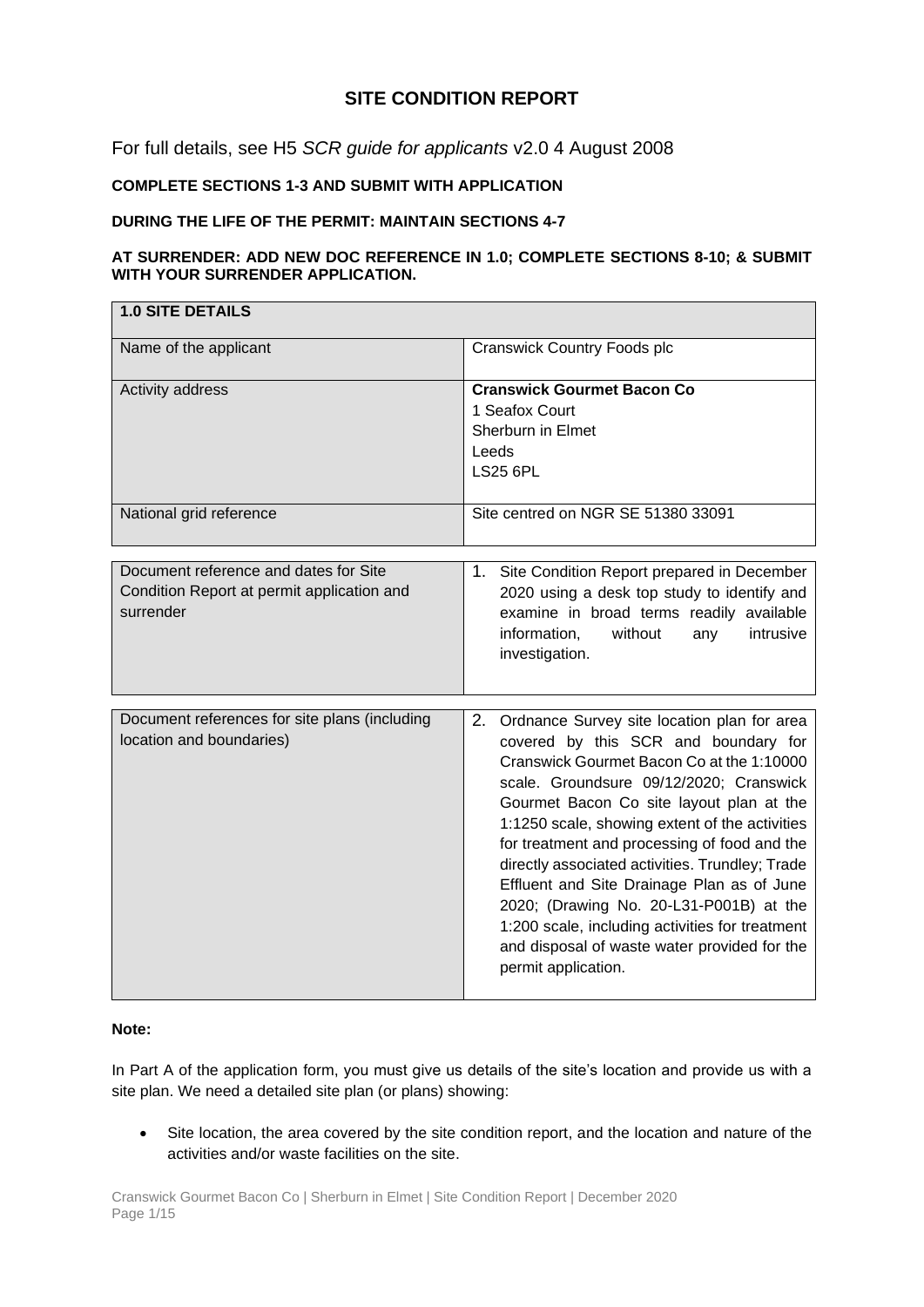- Locations of receptors, sources of emissions/releases, and monitoring points.
- Site drainage.
- Site surfacing.

If this information is not shown on the site plan required by Part A of the application form, then you should submit the additional plan or plans with this site condition report.

| 2.0 Condition of the land at permit issue |                                                                                                                                                                                                                                                                                                                                                                                                                                                                                                                                     |
|-------------------------------------------|-------------------------------------------------------------------------------------------------------------------------------------------------------------------------------------------------------------------------------------------------------------------------------------------------------------------------------------------------------------------------------------------------------------------------------------------------------------------------------------------------------------------------------------|
| Environmental setting including:          | Location                                                                                                                                                                                                                                                                                                                                                                                                                                                                                                                            |
| geology<br>hydrogeology<br>surface waters | 1. Site is located approx. 0.9km east of the<br>A162 and the town of Sherburn in Elmet in<br>North Yorkshire in the Sherburn Enterprise<br>Area.                                                                                                                                                                                                                                                                                                                                                                                    |
| References used for the Report:           | <b>Existing Site Layout &amp; Topography</b>                                                                                                                                                                                                                                                                                                                                                                                                                                                                                        |
|                                           | Site comprises two properties and buildings<br>2.<br>either side of Seafox Court (total 2.033ha).<br>West side Unit 1 is larger, commissioned in<br>2007 for treating and processing a mixture of<br>animal and vegetable raw materials and for<br>waste water treatment. East side Unit 4 was<br>purchased in 2010, and smaller - was being<br>used for ambient warehousing for dry goods,<br>packaging, etc and offices at the time of<br>reporting, but maybe developed for treating<br>and processing foodstuffs in the future. |
|                                           | 3. Site is mostly developed with buildings and<br>concrete hardstanding. There are engineered<br>falls for surface water drainage across the<br>site, otherwise the site is generally level.<br>Surrounding land also largely developed with<br>industrial and commercial premises, access<br>roads, etc and some landscaped areas with<br>vegetation including small trees and shrubs.<br>Geology                                                                                                                                  |
|                                           | The Geology of Britain Viewer available on<br>4.<br>the British Geological Survey (BGS) website<br>identified the Hemingbrough Glaciolacustrine<br>Formation Superficial Deposits - clay, silty,<br>peaty, sandy underlying the site and the<br>Sedimentary Roxby Formation Bedrock -<br>Calcareous Mudstone located at depth.<br>Superficial<br>deposits<br>the<br>are<br>youngest<br>geological deposits formed during the most<br>recent period of geological time,<br>the                                                       |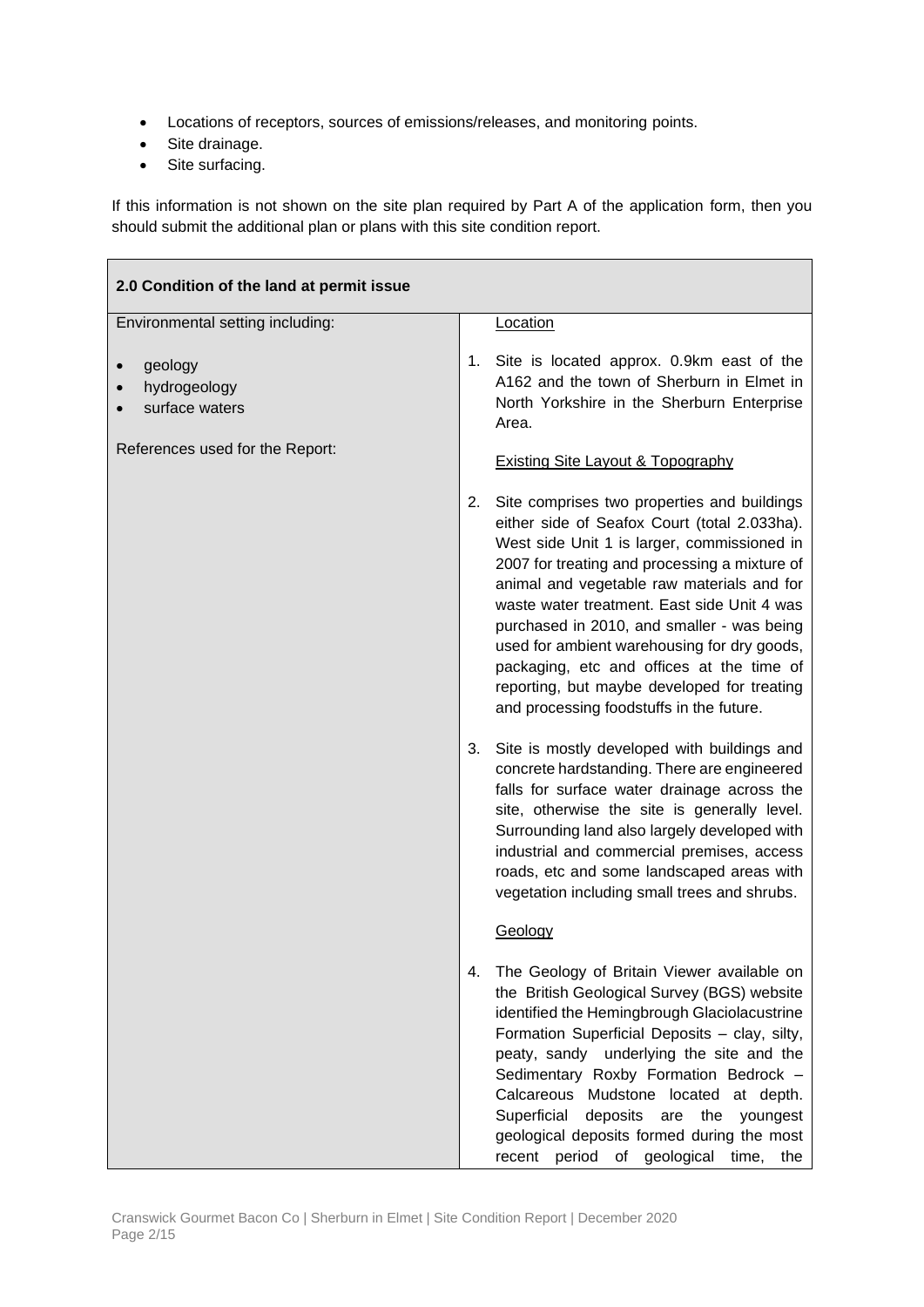|    | Quaternary which extends back about 2.6<br>million years from the present. Bedrock<br>geology is a term used for the main mass of<br>rocks forming the Earth and present<br>everywhere, whether exposed at the surface<br>in outcrops or concealed beneath superficial<br>deposits.                                                                                                                                                                                                                                                                     |
|----|---------------------------------------------------------------------------------------------------------------------------------------------------------------------------------------------------------------------------------------------------------------------------------------------------------------------------------------------------------------------------------------------------------------------------------------------------------------------------------------------------------------------------------------------------------|
| 5. | Hemingbrough Glaciolacustrine Formation<br>Superficial Deposits were formed up to 2<br>million years ago in the Quaternary Period.<br>Local environment previously dominated by<br>ice age conditions. These sedimentary<br>deposits are glaciogenic in origin. They are<br>detrital, created by the action of ice and melt<br>water, and can form a wide range of deposits<br>and geomorphologies associated with glacial<br>inter-glacial<br>periods<br>during<br>and<br>the<br>Quaternary including clays with low to very,<br>low permeability.     |
| 6. | Roxby Formation Bedrock is older, formed<br>approximately 247 to 272 million years ago in<br>the Triassic and Permian Periods. Local<br>environment previously dominated by lakes<br>and lagoons. These sedimentary rocks are<br>lacustrine or shallow-marine in origin. They<br>are detrital, generally fine-grained (but can<br>include layers of coarser material) and form<br>beds of carbonate-rich deposits sometimes<br>including precipitated beds of evaporites.<br>Likely to have fractured flow type with low to<br>very, high permeability. |
| 7. | Obtained and reviewed three<br>borehole<br>records from BGS website relating to<br>National Coal Board drilling three 600 feet<br>(183m) structural boreholes in 1972 in close<br>proximity to site. Provided details on same<br>superficial deposits and bedrock formations<br>to establish geology beneath site. Logs of the<br>borehole records have been reviewed below.                                                                                                                                                                            |
| 8. | Borehole SE53SW36 is located 40m north of<br>boundary. Grey and brown<br>site<br>clay<br>superficial deposit to 21m below ground level<br>(bgl) then red marl with gypsum bedrock<br>Formation)<br>(Roxby<br>46mbgl,<br>then<br>to<br>limestone.                                                                                                                                                                                                                                                                                                        |
|    |                                                                                                                                                                                                                                                                                                                                                                                                                                                                                                                                                         |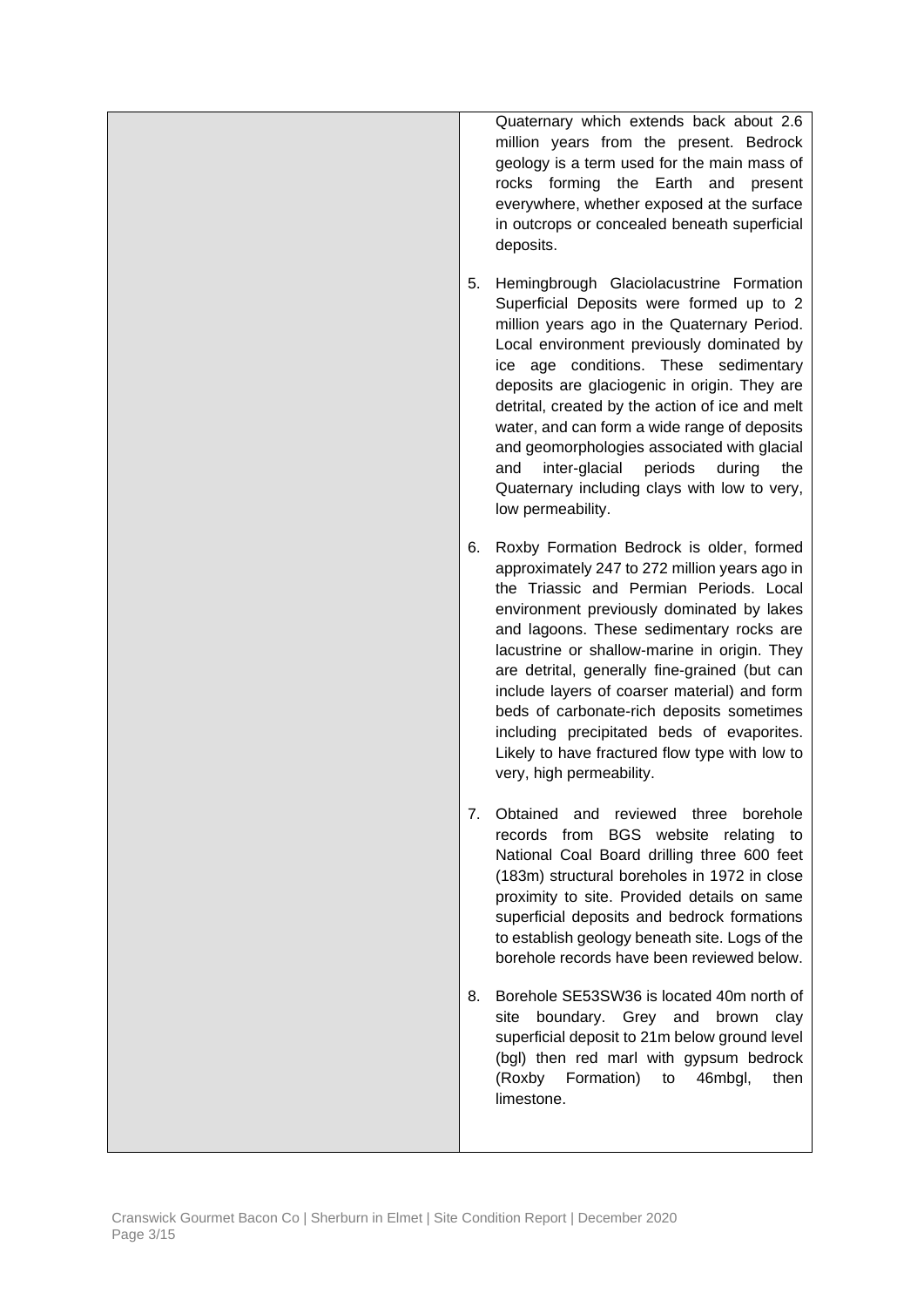| Borehole SE53SW37 located 400m east of<br>9.<br>boundary. Superficial drift deposit to 19mbgl<br>then marl with gypsum bedrock (Roxby<br>Formation) to 51mbgl, then limestone.                                                                                                                                                                                                                                                                                                                                                                                                                                                                                                                                                         |
|----------------------------------------------------------------------------------------------------------------------------------------------------------------------------------------------------------------------------------------------------------------------------------------------------------------------------------------------------------------------------------------------------------------------------------------------------------------------------------------------------------------------------------------------------------------------------------------------------------------------------------------------------------------------------------------------------------------------------------------|
| 10. Borehole SE53SW41 located 30m south of<br>boundary. Grey and brown clay and brown<br>sand superficial deposits to 18bgl then red<br>and grey marl with gypsum bedrock (Roxby<br>Formation) to 45mbgl, then limestone.                                                                                                                                                                                                                                                                                                                                                                                                                                                                                                              |
| 11. No indication for the presence of any Artificial<br>Ground - made ground, worked, infilled,<br>disturbed, or landscaped ground beneath the<br>site according to Groundsure (13/12/19) Geo<br>Insight created for the desk-top study.<br>Artificial ground can be associated with<br>potentially contaminated material.                                                                                                                                                                                                                                                                                                                                                                                                             |
| 12. Non-coal historic mining on site. Likelihood<br>includes small scale underground mining<br>may have occurred for gypsum: mine adits,<br>shafts and tunnels may be present. Potential<br>for localised difficult ground conditions at a<br>level where they should be considered.                                                                                                                                                                                                                                                                                                                                                                                                                                                   |
| Soil Vulnerability Classification - Leaching<br>Potential                                                                                                                                                                                                                                                                                                                                                                                                                                                                                                                                                                                                                                                                              |
| 13. Soilscape Viewer available on the Cranfield<br>Soil and Agrifood Institution's website<br>identifies the original soil onsite and in the<br>surrounding area as being characterised as<br>No.18 - slowly permeable seasonally wet<br>slightly acid but base rich loamy and clayey<br>soils with impeded drainage. Main risks are<br>with<br>overland<br>associated<br>flow<br>from<br>compacted or poached fields. Organic slurry,<br>dirty water, fertiliser, pathogens, and fine<br>sediment can all move in suspension or<br>solution with overland flow or drain water.<br>Potentially soil onsite may have been largely<br>modified<br>removed<br>or<br><b>as</b><br>result<br>οf<br>development and in the surrounding land. |
| Hydrogeology                                                                                                                                                                                                                                                                                                                                                                                                                                                                                                                                                                                                                                                                                                                           |
| 14. The underlying superficial deposits are not<br>productive - rock layers or drift deposits with<br>low permeability with negligible significance<br>for water supply or river base flow according                                                                                                                                                                                                                                                                                                                                                                                                                                                                                                                                   |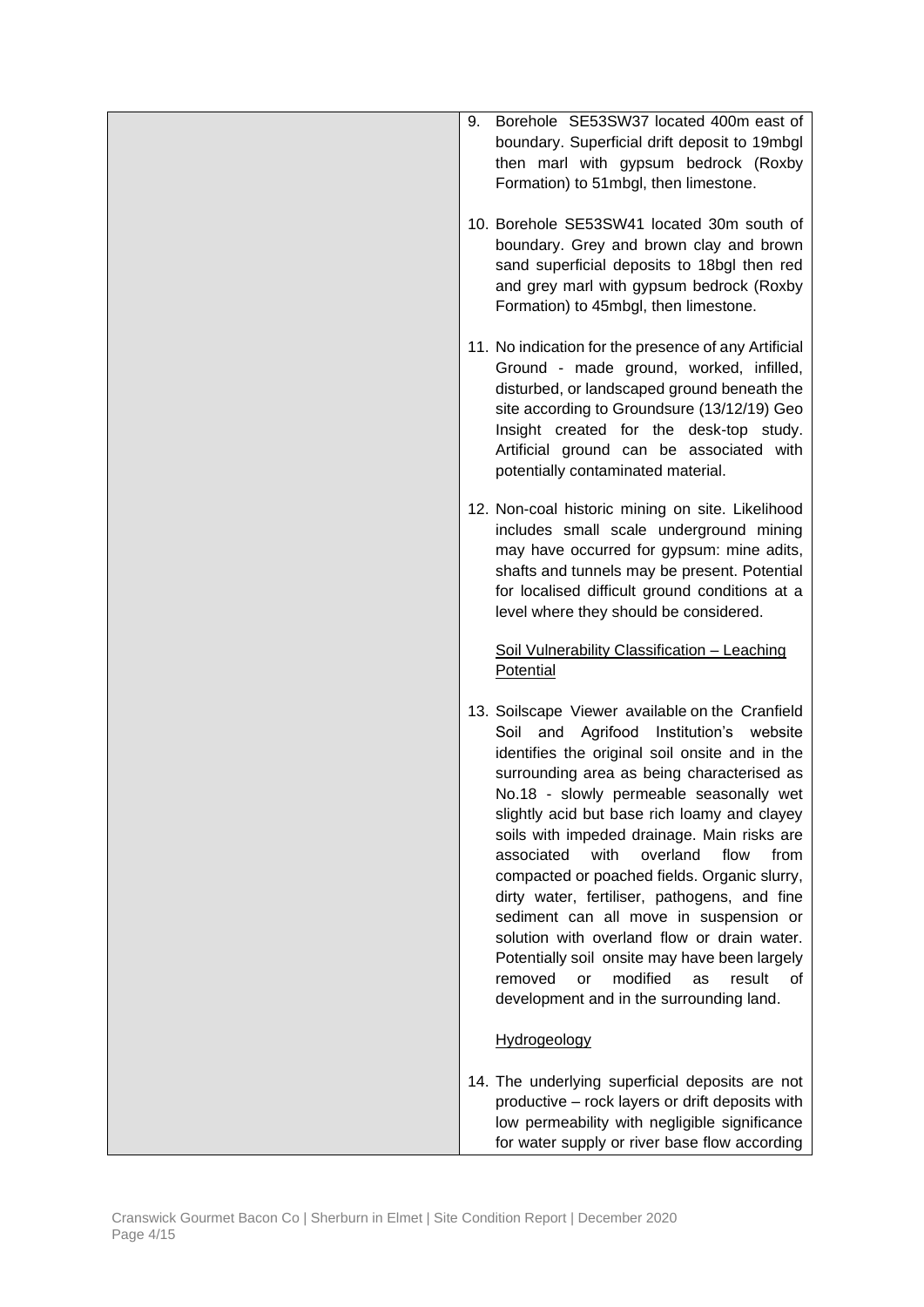to the Aquifer Designation maps available on DEFRA MAGIC website.

- 15. Underlying solid strata (Roxby Formation bedrock) is classified as a secondary B aquifer – predominantly lower permeability layers which may store and yield limited amounts of groundwater due to localised features such as fissures, thin permeable horizons, and weathering. These are generally the water-bearing parts of the former non-aquifers.
- 16. Groundwater vulnerability to a pollutant discharged at ground level onsite is low according to the MAGIC website. Where assessment is based on hydrological, geological, hydrogeological and soil properties, and groundwater vulnerability is described as High, Medium-High, Medium, Medium-Low, or Low.
- 17. There are no groundwater, surface water, or potable water abstractions onsite. Site is not located in any groundwater Source Protection Zone (SPZ) according to the MAGIC. Environment Agency has defined SPZ around large and public potable groundwater abstraction sites to provide additional protection to safeguard drinking water quality. The zones show the risk of contamination from any activities that might cause pollution in the zone. Where zone 1 is an inner protection zone, zone 2 is an outer protection zone and zone 3 is the total catchment. Closer the activity, the greater the risk. The nearest large or public potable groundwater abstraction inside a SPZ is actually approx. 1.8km to the south near South Milford.

### Hydrology & Catchment

- 18. No surface water features or networks onsite.
- 19. Site located in the waterbody catchment of the River Ouse, designated a statutory main river according to Catchment Data Explorer available on the Environment Agency website. Depending on direction of the local public drainage system flow is presumed to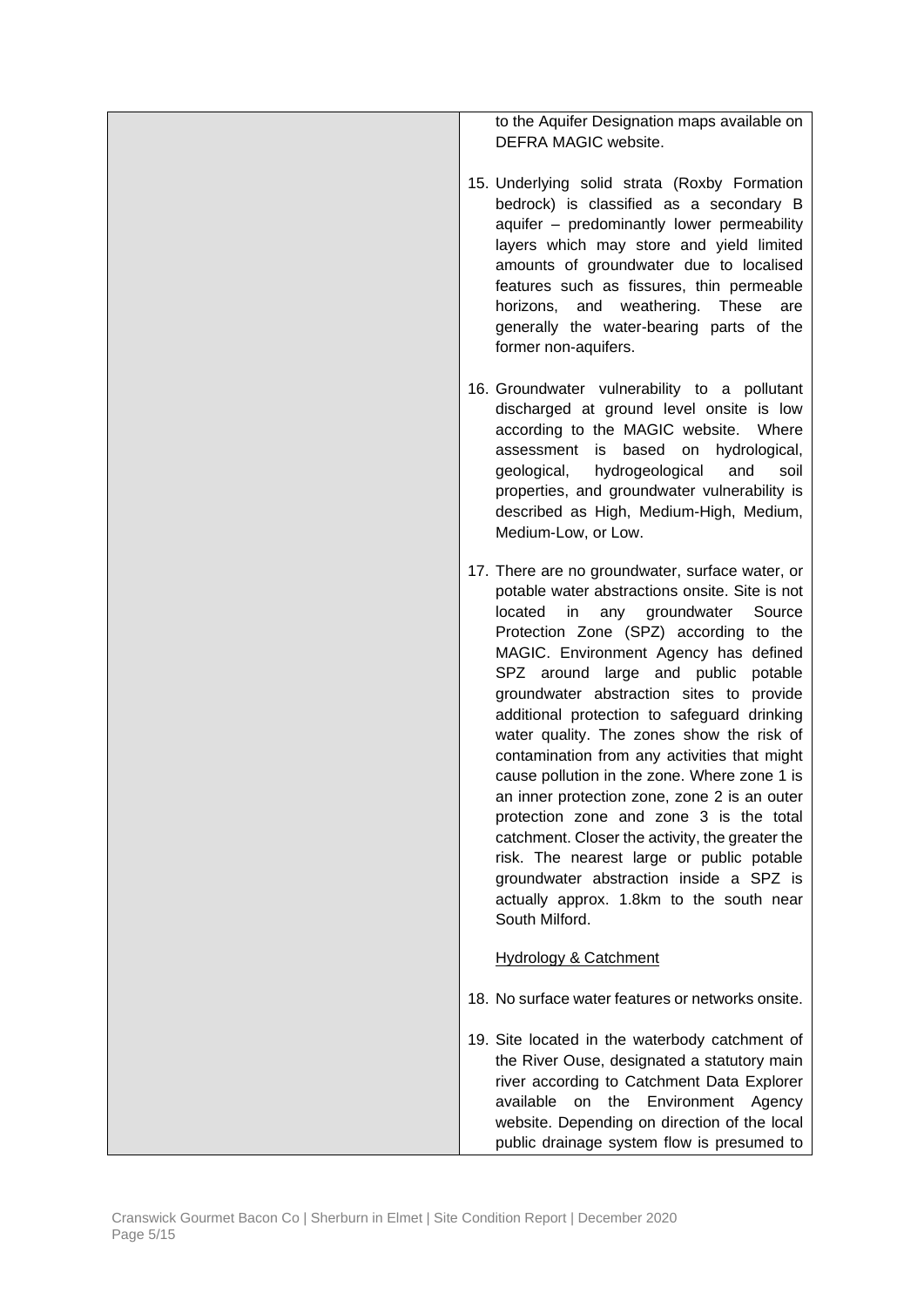be via either Bishop Dike north of the site then flows 8.5km into the Ouse at Cawood village, or alternatively via the Upper Fox Drain downstream of Sherburn STW to the east, then flows 11.5km via Selby Drain into the Ouse at Selby. Green Dike is the nearest watercourse containing water all year round (in normal conditions) approx. 75m north of the site boundary and is connected to Bishop Dike, and maybe even providing an outfall from the public drainage system. There are no discharges from site into any watercourse, land, or groundwater.

20. Catchment Data Explorer identifies Bishop Dike and Fox Drain Catchment downstream of Sherburn STW as both having overall Poor and Moderate water body classifications respectively as recently as 2019, and Poor and Moderate ecological and chemical quality. Reasons for not achieving good status are attributed to agricultural land drainage and sewage discharge.

# Flooding

- 21. Ground level is approx. 8m Above Ordnance Datum Newlyn (AODN) on OS map.
- 22. Site located in Flood Zone 1 very, low risk, less than 1 in 1000 (0.1%) chance of flooding each year according to Environment Agency Flood Maps for Planning (from rivers and the sea) available on the government website. Site is not located in either zone 2 or 3 floodplains associated with the Bishop Dike to the north. Data used in the rating considers probability of flood defences will overtop or breach by considering their location, type, condition, and standard of protection.
- 23. Low risk of surface water (flash) flooding between 0.1% (1 in 1,000) and 1% (1 in 100) according to Environment Agency Ambient Risk Analytics surface water (pluvial) FloodMap available on the government website. Risk appears limited to car parking area north side of site, highway in Seafox Court, main yard, and waste storage area, but flood risk advice is provided with a caveat - very unlikely to be reliable for a local area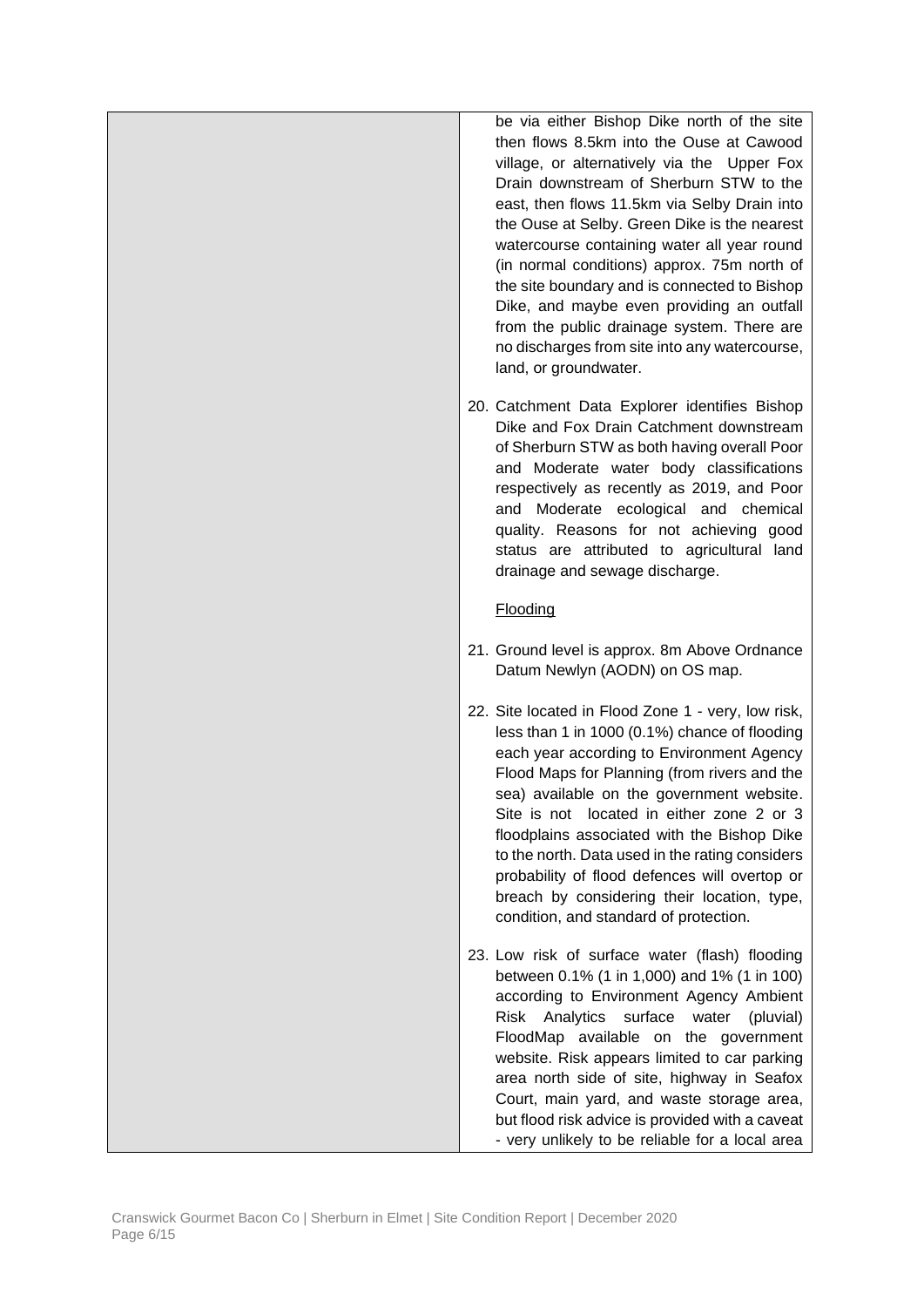|                                                                                                                                                                         | and extremely unlikely to be reliable for<br>identifying individual properties at risk.<br>24. No risk of groundwater flooding by unusually<br>high groundwater levels when the water table<br>rises above the ground according to<br>Groundsure (13/12/19) Enviro Insight Report.<br>Groundwater flooding may be<br>either<br>associated with shallow<br>unconsolidated<br>aquifers<br>which<br>overlie<br>sedimentary<br>unproductive aquifers (Superficial Deposits<br>Flooding), or with unconfined aquifers<br>(Clearwater Flooding). The area is not<br>considered to be prone to groundwater<br>flooding based on rock type. |
|-------------------------------------------------------------------------------------------------------------------------------------------------------------------------|-------------------------------------------------------------------------------------------------------------------------------------------------------------------------------------------------------------------------------------------------------------------------------------------------------------------------------------------------------------------------------------------------------------------------------------------------------------------------------------------------------------------------------------------------------------------------------------------------------------------------------------|
|                                                                                                                                                                         | <b>Environmental designations</b>                                                                                                                                                                                                                                                                                                                                                                                                                                                                                                                                                                                                   |
|                                                                                                                                                                         | 25. No statutory designated sites for nature<br>conservation have been identified onsite<br>using the MAGIC land-based designations<br>map available on the government website.<br>internationally designated<br>No<br>Ramsar,<br>Special Areas of Conservation (SAC),<br>Special Protection Areas (SPA) or Sites of<br>Special Scientific Interest (SSSI) within the<br>5km screening distance for environmental<br>permit applications. There are no National<br>Nature Reserves (NNR), Local Nature<br>Reserves (LNR) or Ancient Woodlands (AW)<br>within the 2km screening distance.                                            |
|                                                                                                                                                                         | 26. Three Local Wildlife Sites (LWS) have been<br>identified within 2km in the Environment<br>Agency Nature and Heritage Conservation<br>Screening Report dated 20/12/2019 obtained<br>ahead of the permit application. SHB/1 is<br>closest 0.9km to the east, and Ash Tree Dike<br>and Pasture alongside Fenton Lane, and<br>opposite the Gypsum works both 1.5km<br>southwest and north of site, respectively.                                                                                                                                                                                                                    |
| Pollution history including:                                                                                                                                            | Pollution incidents that may have affected<br>land                                                                                                                                                                                                                                                                                                                                                                                                                                                                                                                                                                                  |
| pollution incidents that may have affected<br>land<br>historical land-uses and associated<br>contaminants<br>any visual/olfactory evidence of existing<br>contamination | 27. Not found any readily available evidence for<br>any pollution incidents that may have affected<br>the land onsite. Groundsure (13/12/19)<br>Enviro Insight report did not find records for<br>any environmental permits, incidents, or<br>registers onsite. Identified within 500m of the                                                                                                                                                                                                                                                                                                                                       |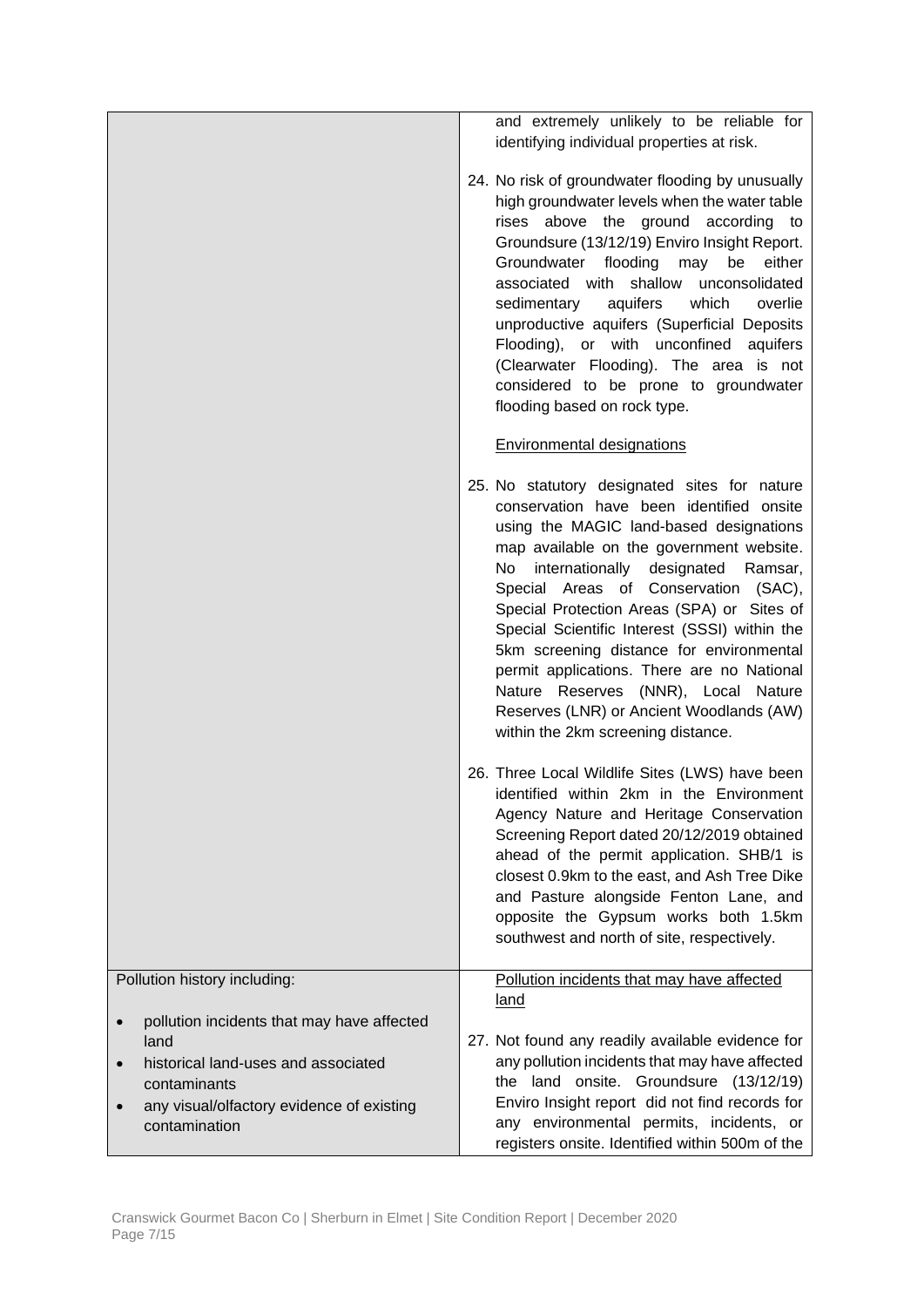| evidence of damage to pollution prevention | boundary there are licensed discharge                                                                                                                                                                                                                                                                                                                                                                                                                                                                                    |
|--------------------------------------------|--------------------------------------------------------------------------------------------------------------------------------------------------------------------------------------------------------------------------------------------------------------------------------------------------------------------------------------------------------------------------------------------------------------------------------------------------------------------------------------------------------------------------|
| measures                                   | consents into the Green Dike, and Part B<br>Authorised Processes - including respraying<br>vehicles,<br>oil burning,<br>printing<br>flexible<br>packaging, organic chemicals and timber<br>manufacturing, and a site registered in<br>accordance with the Control of Major<br>Accident Hazards (COMAH).                                                                                                                                                                                                                  |
|                                            | 28. Site operators will be reporting annually in<br>accordance with conditions in a bespoke<br>installation permit for operating Part A(1)<br>activities including providing a pollution<br>inventory on releases to air from combustion<br>and smoking activities, offsite transfers in<br>waste water to sewer, waste transfers, and<br>any accidental releases.                                                                                                                                                       |
|                                            | 29. BGS have estimated<br>background soil<br>chemistry within 250m of the site boundary<br>including likely background concentration of<br>potentially harmful Arsenic, Cadmium,<br>Chromium, Lead and Nickel in rural soil,<br>according to the Groundsure (13/12/19) Geo<br>Insight report.                                                                                                                                                                                                                            |
|                                            | <b>Historical land-uses and associated</b><br>contaminants                                                                                                                                                                                                                                                                                                                                                                                                                                                               |
|                                            | 30. Groundsure Enviro Insight did not find any<br>records of onsite historical petrol or fuel sites,<br>garage or motor vehicle repairs, historical<br>military sites, or potentially infilled land or<br>records of any storage or enforcements<br>relating to any previous releases of any<br>substances to the environment that might<br>have caused soil or groundwater pollution<br>onsite. Site has not been determined as<br>contaminated land under Part 2A EPA 1990.                                            |
|                                            | 31. Previous land-use established with historical<br>Ordnance Survey historical maps at the<br>1:10560 and 1:2500 scales obtained from the<br>groundsure.com website. Earliest map for<br>1850 shows the site was undeveloped and<br>continued to be unchanged in 1892, 1908,<br>and 1950, although an airfield is marked<br>south of the site in 1950 but no evidence for<br>any development. Part of an airfield (disused)<br>in 1957 with a runway feature onsite until<br>1994. Runway was equivalent to approx. one |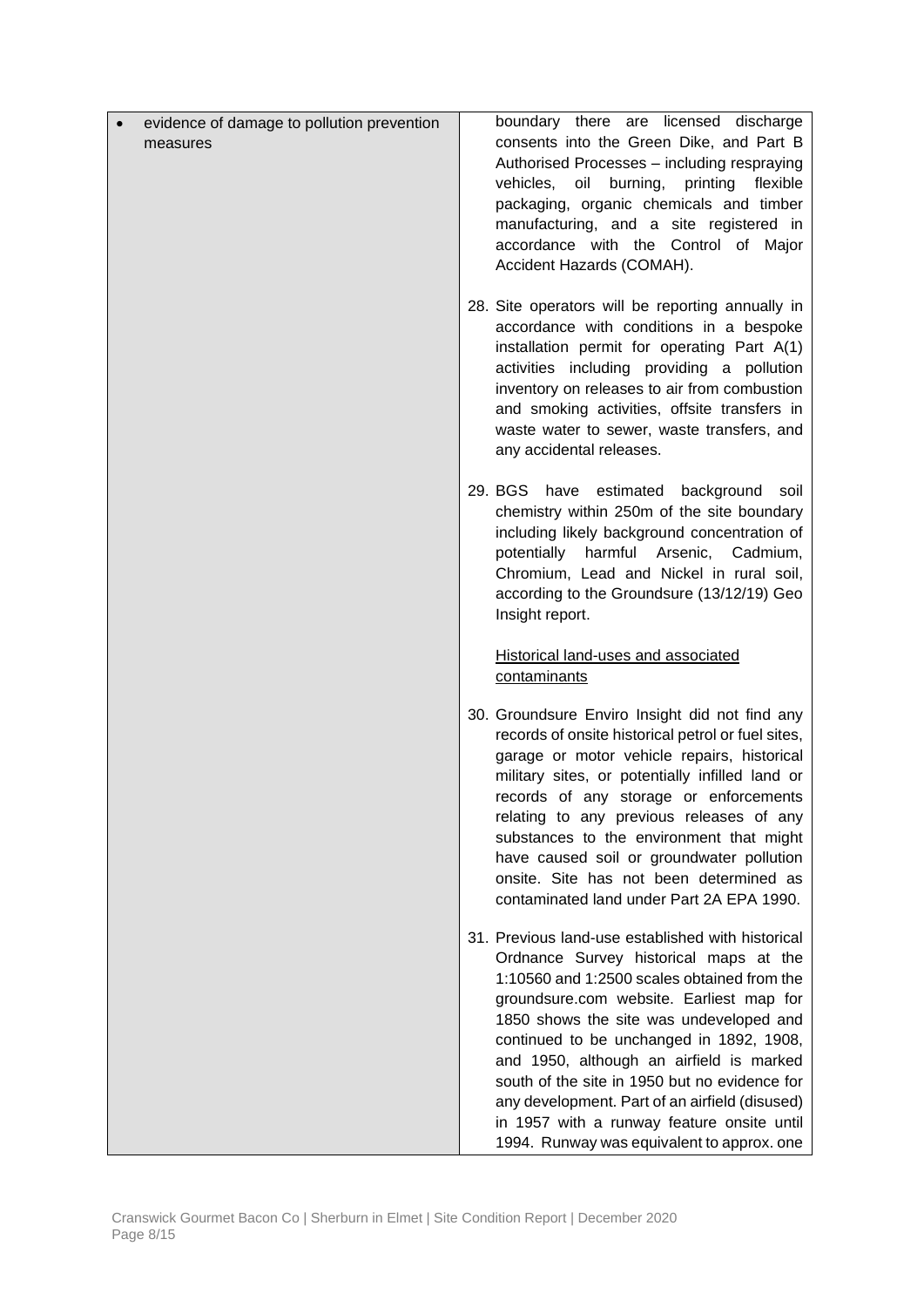eighth of Unit 1 mostly in the same place as the yard. Feature appears to have been largely removed by the next survey in 1967 and not shown in 1986. Otherwise rest of site continues to be shown as undeveloped until as recently as 2010 with the existing buildings onsite. Presence of a runway, especially in absence of other features for example onsite buildings is not considered to be significant as being indicative for the potential for historical land contamination. According to the Wikipedia website the Sherburn in Elmet airfield was in use during the Second World War as a Royal Air Force Station. From 1940 Blackburn Aircraft used a production factory here to build the Fairey Swordfish naval torpedo aircraft. Use as an airfield may date back to the First World War.

# Visual/olfactory evidence of existing contamination

32. Site visit and walkover on Thursday 1<sup>st</sup> October in the morning with dry and generally sunny weather conditions. Confirmed site included two very much developed areas either side of Seafox Court with buildings, and concrete and tarmac hardstanding areas, otherwise very, small areas of unmade ground next to Aviation Road and Hurricane Way. No evidence discovered for any alternative industrial use, other than for food processing and warehousing. No visual evidence for any substances associated with food processing having been released into the soil, for example no evidence for vegetation onsite stressed by substances in the soil.

## Evidence of damage to pollution control measures

33. Pollution control measures will be detailed in the H1 Environmental Impact Assessment prepared in conjunction with the Permit application. No evidence in the site walkover for any damage to any pollution control measures.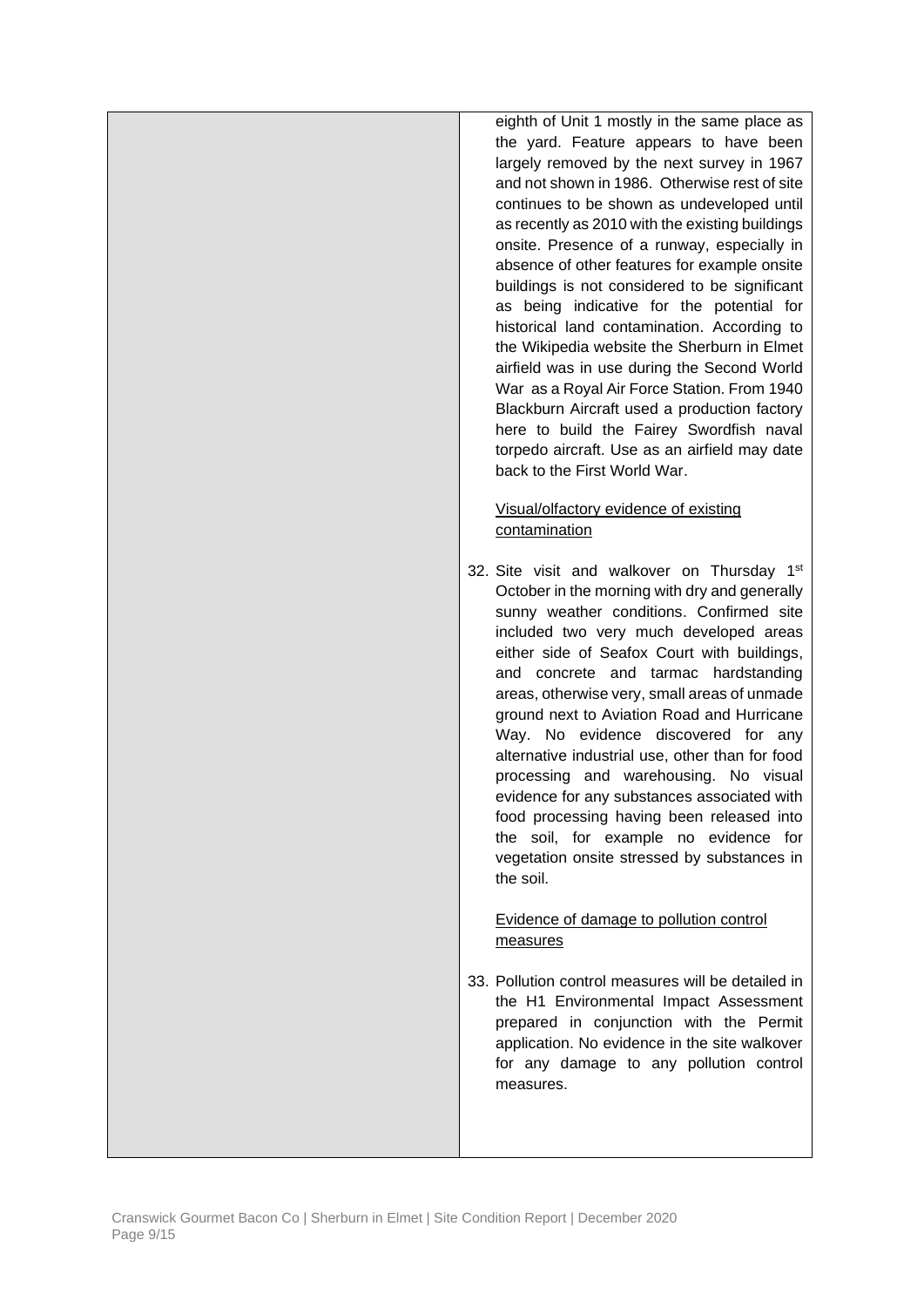| Evidence of historic contamination, for example,<br>historical site investigation, assessment,<br>remediation, and verification reports (where<br>available) |  | 34. Not found any evidence in the desk top study<br>for any previous historical site investigation,<br>assessment, or remediation and verification.<br>35. Concluded this site has been in continuous<br>use for food processing and warehousing<br>since 2007 and probably never been used for<br>any other industrial activities. Not discovered<br>evidence for any incidents that might have<br>resulted in significant release of any<br>substance into soil or groundwater and<br>pollution,<br>from<br>either readily<br>causing                                                                                                                                                                                                                                                                                                                                                                                                                                                                                                        |
|--------------------------------------------------------------------------------------------------------------------------------------------------------------|--|------------------------------------------------------------------------------------------------------------------------------------------------------------------------------------------------------------------------------------------------------------------------------------------------------------------------------------------------------------------------------------------------------------------------------------------------------------------------------------------------------------------------------------------------------------------------------------------------------------------------------------------------------------------------------------------------------------------------------------------------------------------------------------------------------------------------------------------------------------------------------------------------------------------------------------------------------------------------------------------------------------------------------------------------|
|                                                                                                                                                              |  | available documents or any visual/olfactory<br>evidence in the site walkover.                                                                                                                                                                                                                                                                                                                                                                                                                                                                                                                                                                                                                                                                                                                                                                                                                                                                                                                                                                  |
| Baseline soil and groundwater reference data                                                                                                                 |  | 36. Concluded intrusive investigation to establish<br>baseline soil and groundwater reference data<br>was not warranted.                                                                                                                                                                                                                                                                                                                                                                                                                                                                                                                                                                                                                                                                                                                                                                                                                                                                                                                       |
| Supporting information                                                                                                                                       |  | Geology of Britain Viewer available on the British Geological Survey<br>website. Groundsure Enviro & Geo Insight and Historical Maps for<br>Cranswick Gourmet Bacon Co. Unit 1-7, Seafox Court, Sherburn in Elmet,<br>LS25 6PL, dated 13 <sup>th</sup> December 2019. Soilscape Viewer available on the<br>Cranfield Soil and Agrifood Institution website. MAGIC Land Based<br>Designation Map, Aquifer Designation Map, Groundwater Vulnerability<br>Map, Source Protection Zones map available on the government website.<br>Data Catchment Explorer available on the Environment Agency website.<br>Environment Agency Flood Maps for Planning (from rivers and the sea)<br>available on the government website. Environment Agency Ambient Risk<br>Analytics surface water (pluvial) FloodMap available on the government<br>website. Environment Agency Nature and Heritage Conservation Screening<br>Report dated 20th December 2019. Ordnance Survey Maps 1850-2010.<br>Sherburn in Elmet Airfield available on the Wikipedia website. |

| <b>3.0 Permitted activities</b> |                                                                                                                                                                                                                                                                                                                                                                                                                 |
|---------------------------------|-----------------------------------------------------------------------------------------------------------------------------------------------------------------------------------------------------------------------------------------------------------------------------------------------------------------------------------------------------------------------------------------------------------------|
| <b>Permitted activities</b>     | 37. Existing installation in<br>scope<br>The<br>0t<br>Environmental Permitting (England<br>and<br>Wales) Regulations 2016 - Regulation 2(1);<br>Schedule 1; Part 2; Section 6.8; Part<br>$A(1)(d)(iii)$ Treatment and processing animal<br>and vegetable raw materials with a finished<br>production capacity greater than 75 tonnes<br>per day mostly for bacon products for<br>example by curing and smoking. |
|                                 | 38. Existing waste water treatment facility is also<br>in scope - Regulation 2(1); Schedule 1; Part<br>2; Section 5.4; Part A(1)(a)(ii) Disposal of                                                                                                                                                                                                                                                             |

 $\overline{\phantom{0}}$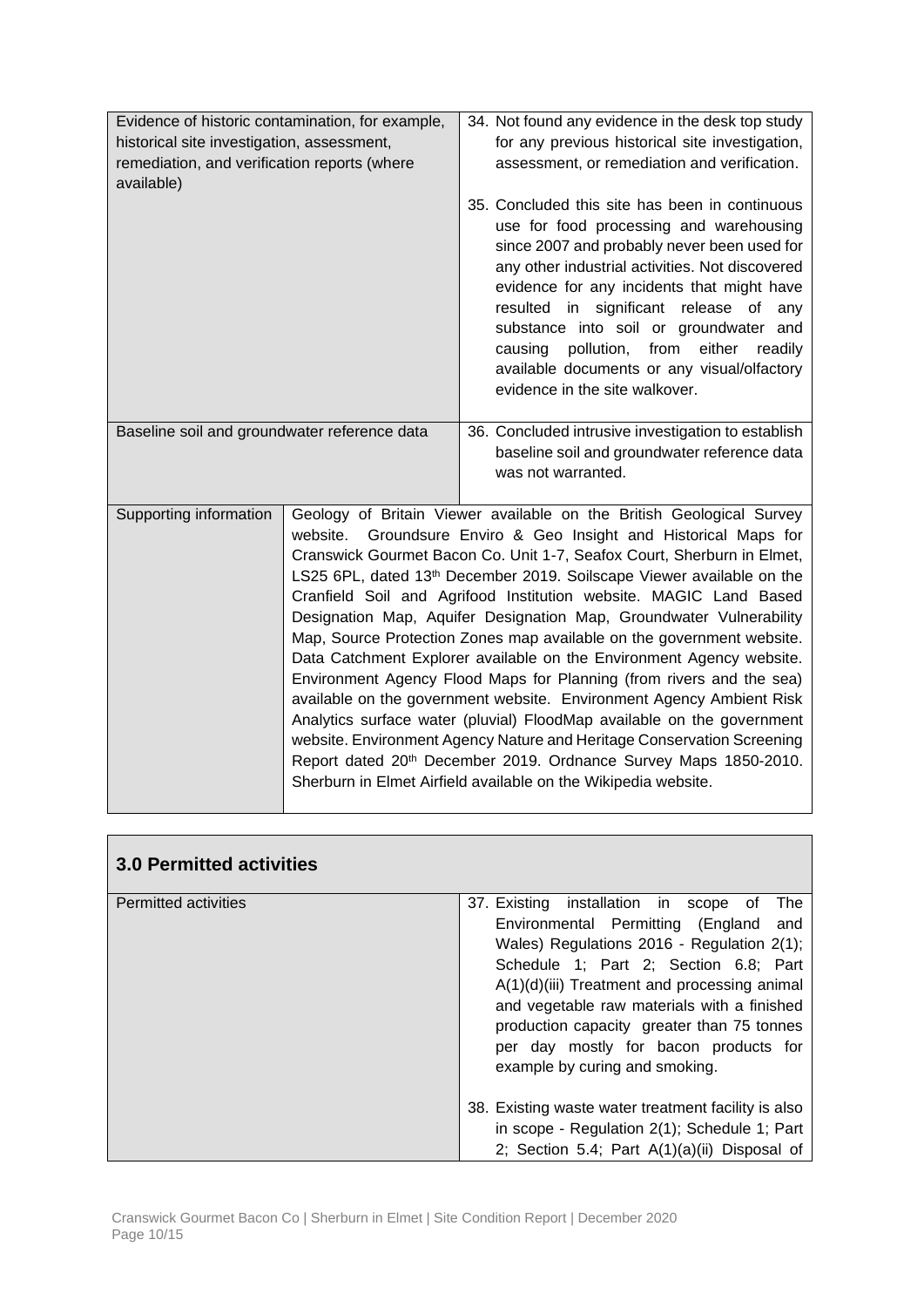non-hazardous waste with a capacity exceeding 50 tonnes per day involving physico-chemical treatment – dosing and removing fats, oil, and grease in a dissolved air flotation (DAF) treatment system.

- 39. All other activities are directly associated storing raw materials for example chilled and frozen meats, ambient ingredients, packaging material, liquid refrigerated gases, detergents and disinfectants, water treatment chemicals, etc. Tempering, unpacking, grading, tenderising, preparing brine, maturation, immersion, coating, air drying, chilling, freezing, slicing, dicing and cutting, decoration, vacuum packing, packing with modified atmosphere gases, metal detection, x-ray inspection, check-weighing, labelling and packing into shelf ready packaging and boxes, stretch-wrapping, storing finished product, loading/unloading HGVs, operating air compressors, heating, ventilation and airconditioning systems, gas-fired water heaters for hot water, cleaning and disinfecting and maintenance, storing waste water in bulk tanks, treating and storing waste in secure containers, etc.
- 40. Site mostly developed, with concrete hard standing providing an impervious permanent barrier to potential contaminants into soil and ground water. Presence of the superficial Hemingbrough Glaciolacustrine Formation (Unproductive Strata) overlying the Roxby Formation (Secondary B Aquifer) may also limit migration of potential contamination.
- 41. Separate dirty and surface water drainage will be sealed providing an impervious and permanent barrier against potential contaminants into any underlying soil or groundwater; or runoff on to unmade ground or localised flooding onsite or on any surrounding land.
- 42. Uncontaminated roof and surface water runoff from concrete hardstanding in the yard will be conveyed via grates into an enclosed, sealed, underground drainage system onsite then into the public drainage system – most probably in Hurricane Way.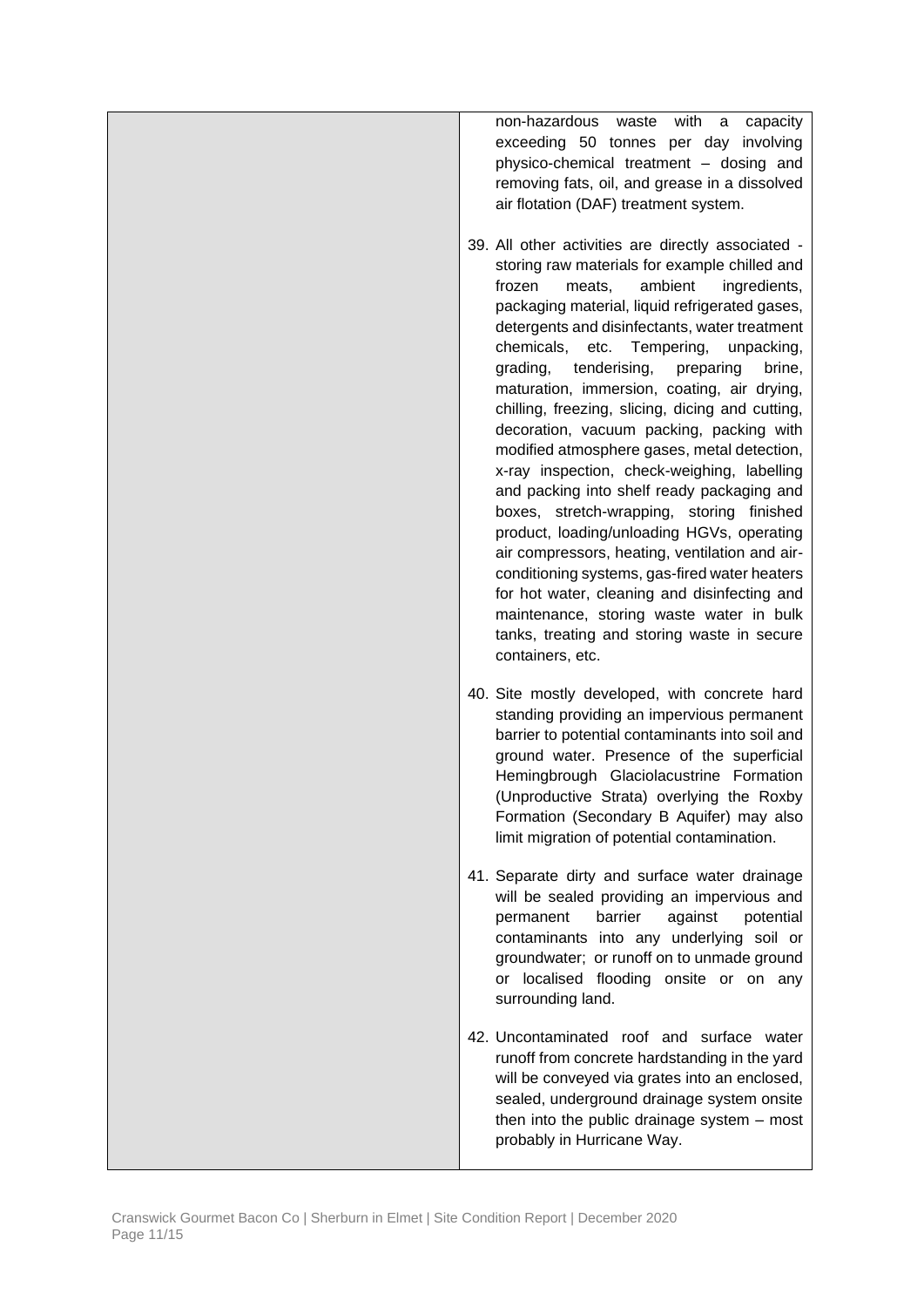|                                                                     | 43. Dirty wastewater from food processing and<br>directly associated activities will be conveyed<br>via grates and solid underground pipes into a<br>dosing and treatment system using dissolved<br>air flotation (DAF) to remove fats, oil, and<br>grease and discharged into the public foul<br>sewer system in accordance with a trade<br>effluent consent. Located under the highway<br>in Hurricane Way offsite to the east,<br>according to the plan with the Consent. Dirty<br>water from external areas, especially waste<br>treatment and storage area also channelled<br>kerbs<br>and<br>catch pits<br>into<br>via<br>solid<br>underground pipes and into the DAF plant<br>and discharged into the foul sewer. |
|---------------------------------------------------------------------|--------------------------------------------------------------------------------------------------------------------------------------------------------------------------------------------------------------------------------------------------------------------------------------------------------------------------------------------------------------------------------------------------------------------------------------------------------------------------------------------------------------------------------------------------------------------------------------------------------------------------------------------------------------------------------------------------------------------------|
|                                                                     | 44. Buildings, plant, equipment, hard standing,<br>kerbing, grates, and drains, etc will be<br>regularly inspected and checked for signs of<br>structural<br>damage, corrosion,<br>leakage,<br>of<br>containment<br>security<br>correct<br>and<br>operation,<br>and will<br>be<br>serviced,<br>etc,<br>maintained, or repaired in accordance with<br>manufacturers<br>recommendations<br>or<br>as<br>required to prevent soil or groundwater<br>pollution.                                                                                                                                                                                                                                                               |
|                                                                     | 45. Site will be operated in accordance with the<br>H1 Environmental Impact Risk Assessment<br>including<br>engineered<br>measures<br>and<br>operating procedures to minimise risk of<br>potential contaminants in any underlying soil<br>or groundwater, and supporting information<br>provided for the permit application.                                                                                                                                                                                                                                                                                                                                                                                             |
| Non-permitted activities undertaken                                 | 46. All activities will be permitted for treatment<br>and processing of animal and vegetable raw<br>materials food and disposal of waste water<br>and or as directly associated activities. There<br>will not be no non-permitted activities being<br>undertaken.                                                                                                                                                                                                                                                                                                                                                                                                                                                        |
| Document references for:                                            | Ordnance Survey site location plan for area<br>covered by this SCR and boundary for Cranswick                                                                                                                                                                                                                                                                                                                                                                                                                                                                                                                                                                                                                            |
| plan showing activity layout; and<br>environmental risk assessment. | Gourmet Bacon Co at the 1:10000 scale.<br>Groundsure 09/12/2020; Cranswick Gourmet<br>Bacon Co site layout plan at the 1:1250 scale,<br>showing extent of the activities for treatment and<br>processing of food and the directly associated<br>activities. Trundley; Trade Effluent and Site<br>Drainage Plan as of June 2020; (Drawing No. 20-                                                                                                                                                                                                                                                                                                                                                                         |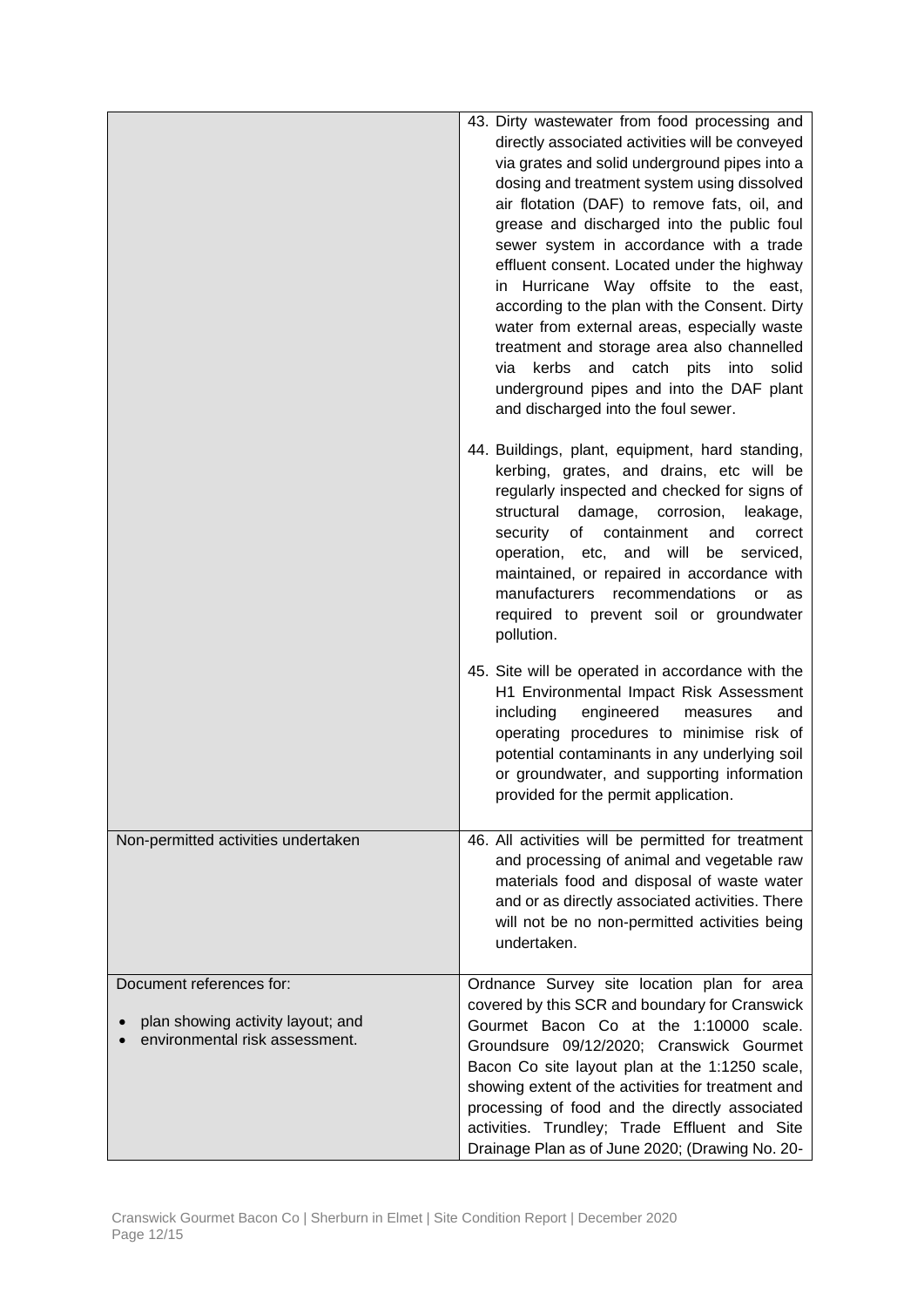| L31-P001B) at the 1:200 scale, including       |
|------------------------------------------------|
| activities for treatment and disposal of waste |
| water provided for the permit application.     |
| Cranswick Country Foods plc; Cranswick         |
| Gourmet Bacon Co; H1 Environmental Impact      |
| Assessment for Environmental<br>permit         |
| Application.                                   |
|                                                |

Note:

In Part B of the application form, you must tell us about the activities that you will undertake at the site. You must also give us an environmental risk assessment. This risk assessment must be based on our guidance (*Environmental Risk Assessment - EPR H1*) or use an equivalent approach.

It is essential that you identify in your environmental risk assessment all the substances used and produced that could pollute the soil or groundwater if there were an accident, or if measures to protect land fail.

These include substances that would be classified as 'dangerous' under the Control of Major Accident Hazards (COMAH) regulations and raw materials, fuels, intermediates, products, wastes, and effluents.

If your submitted environmental risk assessment does not adequately address the risks to soil and groundwater, we may need to request further information from you or even refuse your permit application.

| 4.0 Changes to the activity                      |                                                                                                                                    |                                                                                                                                                                                                                                                                                                        |
|--------------------------------------------------|------------------------------------------------------------------------------------------------------------------------------------|--------------------------------------------------------------------------------------------------------------------------------------------------------------------------------------------------------------------------------------------------------------------------------------------------------|
| boundary?                                        | Have there been any changes to the activity                                                                                        | If yes, provide a plan showing the changes to<br>the activity boundary                                                                                                                                                                                                                                 |
| activities?                                      | Have there been any changes to the permitted                                                                                       | If yes, provide a description of the changes to<br>the permitted activities                                                                                                                                                                                                                            |
| the permitted activities?                        | Have any 'dangerous substances' not<br>identified in the Application Site Condition<br>Report been used or produced as a result of | If yes, list of them                                                                                                                                                                                                                                                                                   |
| <b>Checklist of</b><br>supporting<br>information | $\bullet$<br>$\bullet$<br>$\bullet$                                                                                                | Plan showing any changes to the boundary (where relevant)<br>Description of the changes to the permitted activities (where relevant)<br>List of 'dangerous substances' used/produced by the permitted activities that<br>were not identified in the Application Site Condition Report (where relevant) |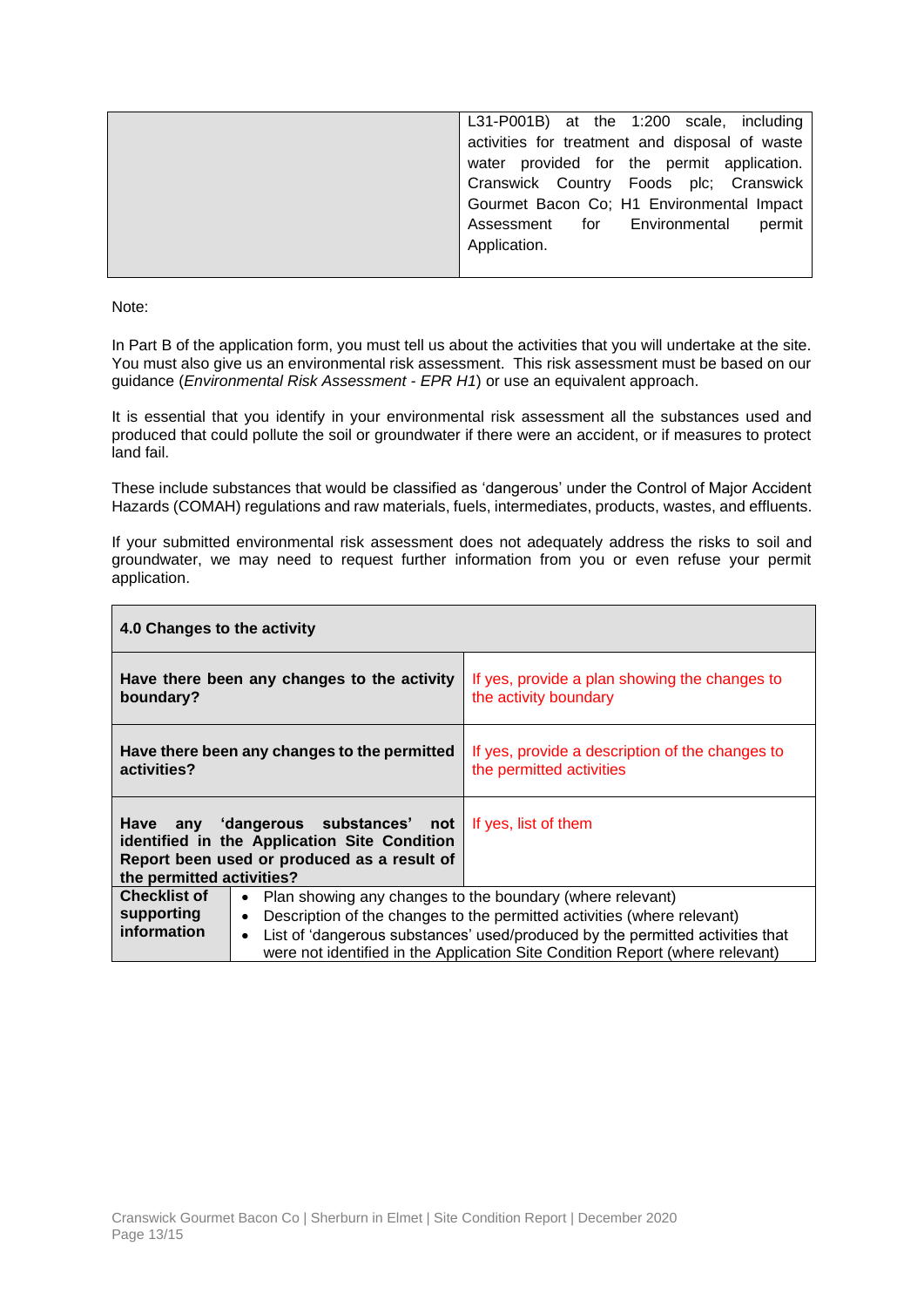#### **5.0 Measures taken to protect land**

Use records that you collected during the life of the permit to summarise whether pollution prevention measures worked. If you can't, you need to collect land and/or groundwater data to assess whether the land has deteriorated.

| <b>Checklist of</b>       | • Inspection records and summary of findings of inspections for all pollution                                |
|---------------------------|--------------------------------------------------------------------------------------------------------------|
| supporting<br>information | prevention measures<br>• Records of maintenance, repair, and replacement of pollution prevention<br>measures |

# **6.0 Pollution incidents that may have had an impact on land, and their remediation**

Summarise any pollution incidents that may have damaged the land. Describe how you investigated and remedied each one. If you can't, you need to collect land and /or groundwater reference data to assess whether the land has deteriorated while you've been there.

| <b>Checklist of</b>       | Records of pollution incidents that may have impacted on land |
|---------------------------|---------------------------------------------------------------|
| supporting<br>information | Records of their investigation and remediation                |

| 7.0 Soil gas and water quality monitoring (where undertaken)                                                                                                                                                                                                  |                                                                                                                               |
|---------------------------------------------------------------------------------------------------------------------------------------------------------------------------------------------------------------------------------------------------------------|-------------------------------------------------------------------------------------------------------------------------------|
| Provide details of any soil gas and/or water monitoring you did. Include a summary of the findings.<br>Say whether it shows that the land deteriorated as a result of the permitted activities. If it did, outline<br>how you investigated and remedied this. |                                                                                                                               |
| <b>Checklist of</b><br>supporting<br>information                                                                                                                                                                                                              | Description of soil gas and/or water monitoring undertaken<br>$\bullet$<br>Monitoring results (including graphs)<br>$\bullet$ |

| 8.0 Decommissioning and removal of pollution risk                                                                                                                                                                                  |                                                                                            |
|------------------------------------------------------------------------------------------------------------------------------------------------------------------------------------------------------------------------------------|--------------------------------------------------------------------------------------------|
| Describe how the site was decommissioned. Demonstrate that all sources of pollution risk have been<br>removed. Describe whether the decommissioning had any impact on the land. Outline how you<br>investigated and remedied this. |                                                                                            |
| <b>Checklist of</b><br>supporting                                                                                                                                                                                                  | Site closure plan<br>$\bullet$<br>List of potential sources of pollution risk<br>$\bullet$ |
| information                                                                                                                                                                                                                        | Investigation and remediation reports (where relevant)<br>$\bullet$                        |